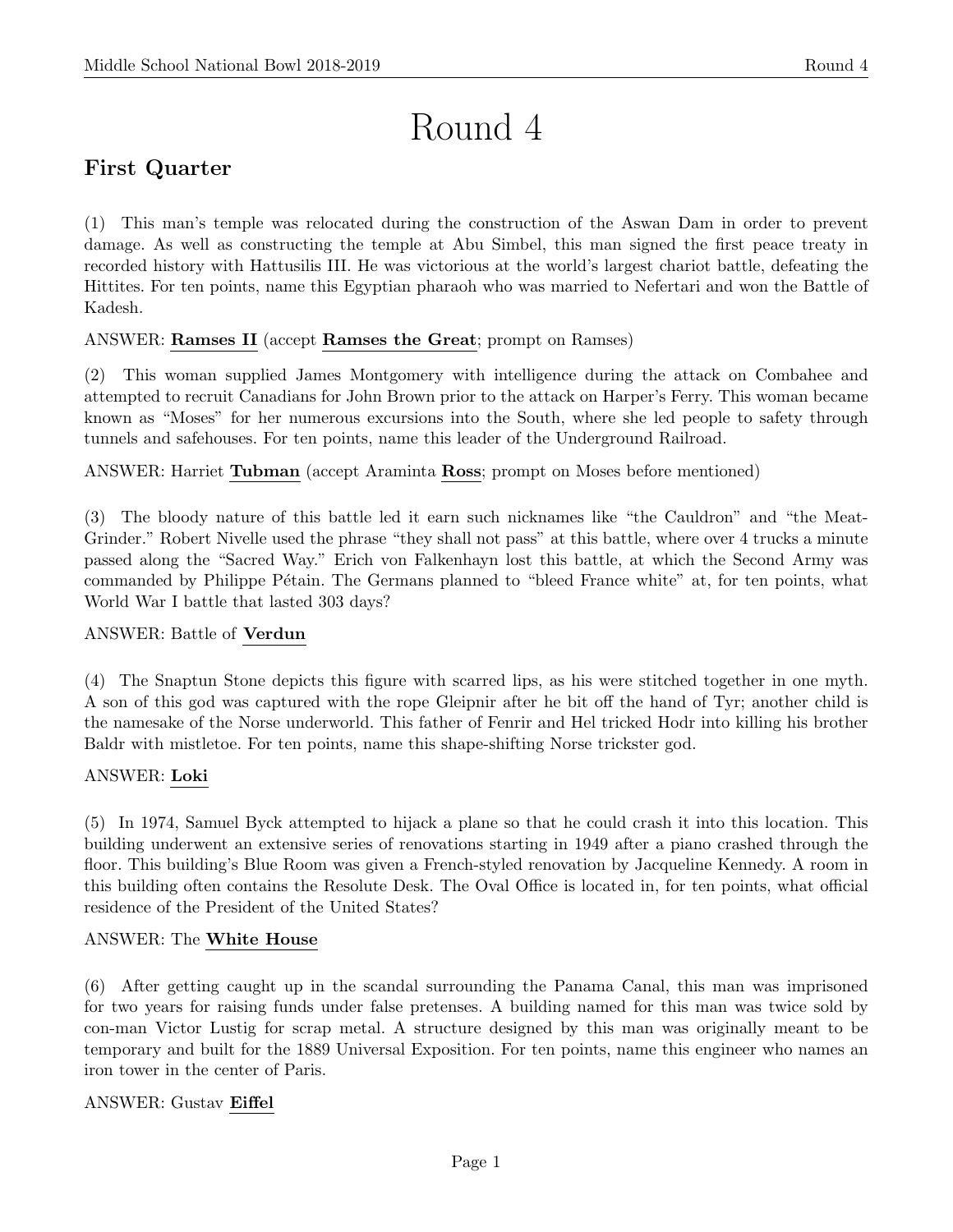(7) Thomas Jefferson Wertenbaker claimed this event's namesake was the "Torchbearer of the Revolution." The phrase, "I am sorry at my heart, that lice and flux should do the hangman's part," was spoken after this event's namesake died of dysentery. A raid by Doeg Indians sparked this event, in which angry indentured servants overthrew Governor William Berkeley. Jamestown was burned during, for ten points, what 1676 rebellion in Virginia?

#### ANSWER: Bacon's Rebellion

(8) In 2010, this leader controversially remarked that "multiculturalism has utterly failed" despite attempts to assimilate Turkish immigrants. This leader, who served as a research scientist before the Autumn of Nations inspired an entry into politics, defeated the Social Democrats to win a fourth term in 2017, after which she intends to retire as Chancellor in 2021. For ten points, name this current leader of Germany.

#### ANSWER: Angela Merkel

### Second Quarter

(1) Fantastic tales told by an early explorer of this region led it to be nicknamed "Colter's Hell." The largest volcano system in the U.S. can be found in this feature's namesake caldera. The most famous feature of this region is named for the regularity of its eruptions, which occur in roughly 74 minute intervals. For ten points, name this US national park, home to the geyser Old Faithful.

#### ANSWER: Yellowstone National Park

BONUS: In 1988, Yellowstone experienced a devastating one of these events. In 2018, a deadly one of these events started at Camp Creek Road and struck Paradise, California.

#### ANSWER: forest fire

(2) This man signed the Clarendon Code into law in order to prohibit non-Anglicans from holding power. The Exclusion Bill attempted to block Catholics from becoming king after this man was the target of the Popish Plot. The Whigs targeted this man in the Rye House Plot. This man's father had been beheaded by Parliamentarians in 1649, but he was given back the throne in 1660. For ten points, identify this English king of the Restoration Era.

#### ANSWER: Charles II (prompt on Charles)

BONUS: In 1651, Charles II was defeated and forced into exile by this man, who led as Lord Protector for five years during the English Interregnum.

#### ANSWER: Oliver Cromwell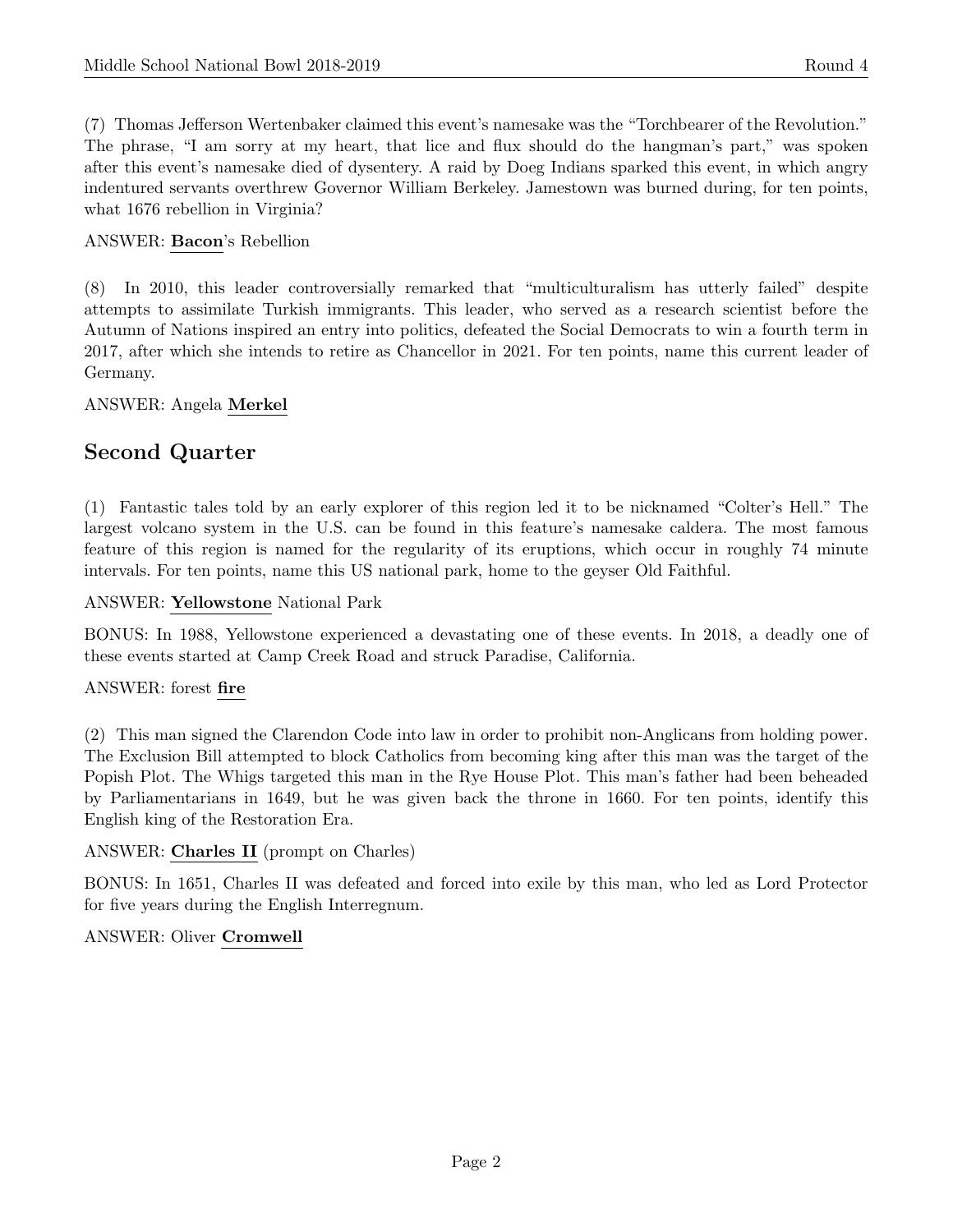(3) A conflict named for this good began with the seizure of the Arrow and ended with the exchange of Kowloon in an unequal treaty. An earlier conflict named for this substance led to the cession of Hong Kong in the Treaty of Nanking, which weakened the Qing [ching] Dynasty. Britain and China fought two wars named for, for ten points, what addictive drug processed from poppy plants?

#### ANSWER: Opium (Wars)

BONUS: This British company created an opium monopoly in Bengal. It was nationalized in 1858 after the Sepoy Mutiny.

#### ANSWER: British East India Company

(4) A country lost its coastline along this sea when Hamid Awate's forces won a 1991 war of independence. The port city of Jeddah lies on this body of water, as does the city of Port Sudan. This body of water, which is linked to the Gulf of Aqaba by the Straits of Tiran, forms the coast of Eritrea. The Mediterranean Sea is linked by the Suez Canal to, for ten points, what colorfully named sea that was legendarily parted by Moses?

#### ANSWER: Red Sea (accept Erythraean Sea)

BONUS: The Suez Canal divides mainland Africa from this Egyptian peninsula, which Israel captured during the Six Day War.

#### ANSWER: Sinai Peninsula

(5) An argument for this position was attacked in a thought experiment about a Lost Island by Gaunilo. An argument for this position focuses on the properties of the "greatest conceivable being" and was put forth in St. Anselm's Proslogion. This position, referred to as the ontological argument, is supported by the watchmaker analogy. For ten points, name this philosophical position stating that a higher being exists, generally rejected by atheists.

ANSWER: existence of God (accept ontological argument before mentioned; accept reasonable equivalents)

BONUS: This French philosopher's "wager" asserts that it is in people's best interests to believe in God, an idea put forth in his *Pensées*.

ANSWER: Blaise Pascal (accept Pascal's wager)

(6) This ruler educated the hostage Ali Kolon after his general Sagmandia led a successful reconquest of Gao. This ruler hired the Andalusian architect es-Saheli and constructed the Djinguereber Mosque and Sankore University. This ruler supposedly devalued the price of gold thanks to his lavish gift giving while traveling through Africa. For ten points, name this extremely wealthy 14th century king of Mali.

#### ANSWER: Mansa Musa (or Musa I)

BONUS: Mansa Musa devalued gold during this religious journey, one of the five pillars of Islam.

ANSWER: hajj (prompt on descriptions of a journey to Mecca)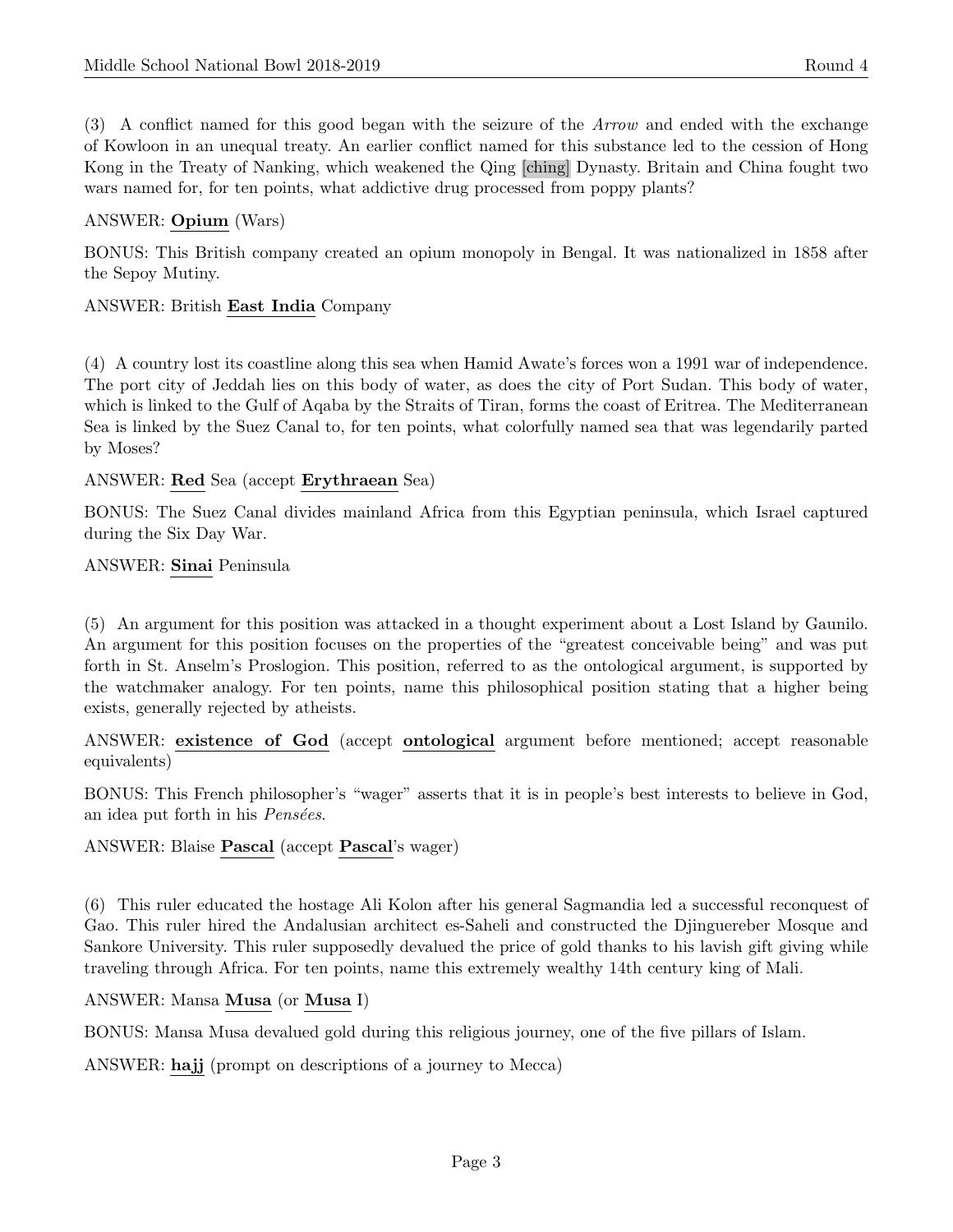(7) This war's losing side was supported by the communist-funded International Brigades. A fascist group that fought in this war united with the Carlists and held power as the only legal political party until the 1975 death of its dictator. The Falange was supported by Nazi Germany in, for ten points, what 1936-1939 war between the Republicans and Nationalists over control of an Iberian country with capital Madrid?

#### ANSWER: Spanish Civil War

BONUS: This general became dictator of Spain after his Nationalists won the Spanish Civil War. This man restored the Spanish monarchy before his 1975 death.

#### ANSWER: Francisco Franco Bahamonde

(8) This man, who criticized secession as anarchy, was approached by Francis Blair to command Union troops in Washington D.C. but replied "how can I draw my sword upon my native state?" The Marine detachment that captured John Brown was led by this man, who ultimately accepted an offer to lead the Army of Northern Virginia. For ten points, name this general who gave the final Confederate surrender to Ulysses Grant.

#### ANSWER: Robert Edward Lee

BONUS: Lee surrendered to Grant at the McLean House near this Virginia town, whose name includes the appellation "Court House."

ANSWER: Appomattox (Court House)

# Third Quarter

The categories are  $\dots$ 

- 1. American World Fairs
- 2. Italian Renaissance
- 3. Summer Olympics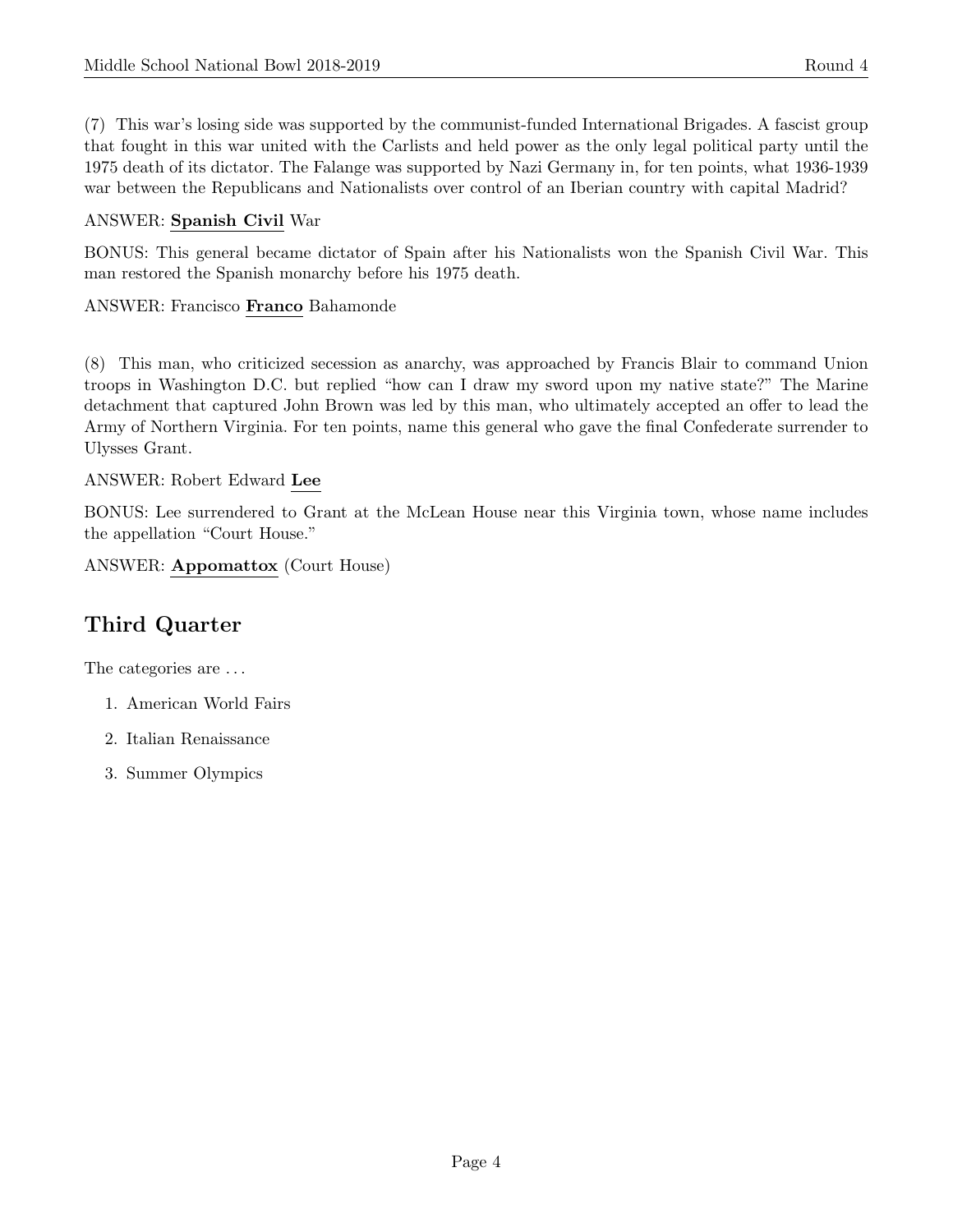#### American World Fairs

Name the US city where...

(1) The Space Needle was built for a 1962 fair in Washington state.

#### ANSWER: Seattle

(2) The 1893 World Fair was held on Lake Michigan.

#### ANSWER: Chicago

(3) Two 20th century fairs were held in Flushing Meadows in Queens.

#### ANSWER: New York City (or NYC)

(4) The centennial of the Declaration of Independence was celebrated, in the city where it was signed.

#### ANSWER: Philadelphia

(5) The centennial of the Louisiana Purchase was celebrated by a fair where the waffle cone was supposedly invented.

#### ANSWER: St. Louis

(6) Balboa Park hosted a Southern California fair celebrating the opening of the Panama Canal.

#### ANSWER: San Diego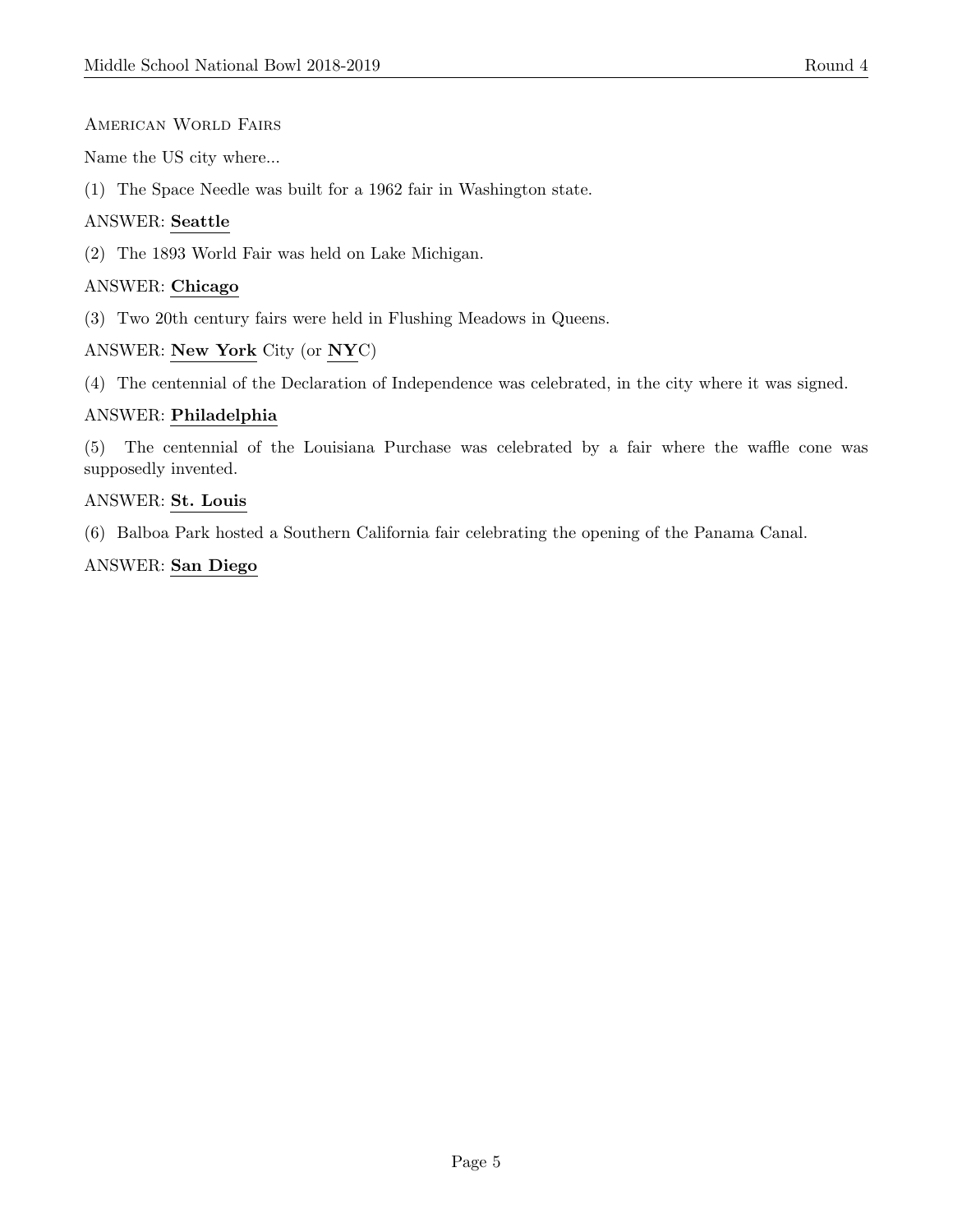#### Italian Renaissance

#### Name the...

(1) City home to a famous Leaning Tower.

#### ANSWER: Pisa

(2) Papal capital sacked by Charles V in 1527, leading to its decline as a Renaissance center.

#### ANSWER: Rome

(3) Adriatic "serene" republic, a maritime trading power that was ruled by doges.

#### ANSWER: Venice

(4) Tuscan city that is home to the Duomo and was ruled by the Medicis.

#### ANSWER: Florence

(5) City ruled by the Sforzas, where Leonardo da Vinci painted the Last Supper.

#### ANSWER: Milan

(6) Mercantile republic, the birthplace of Christopher Columbus.

#### ANSWER: Genoa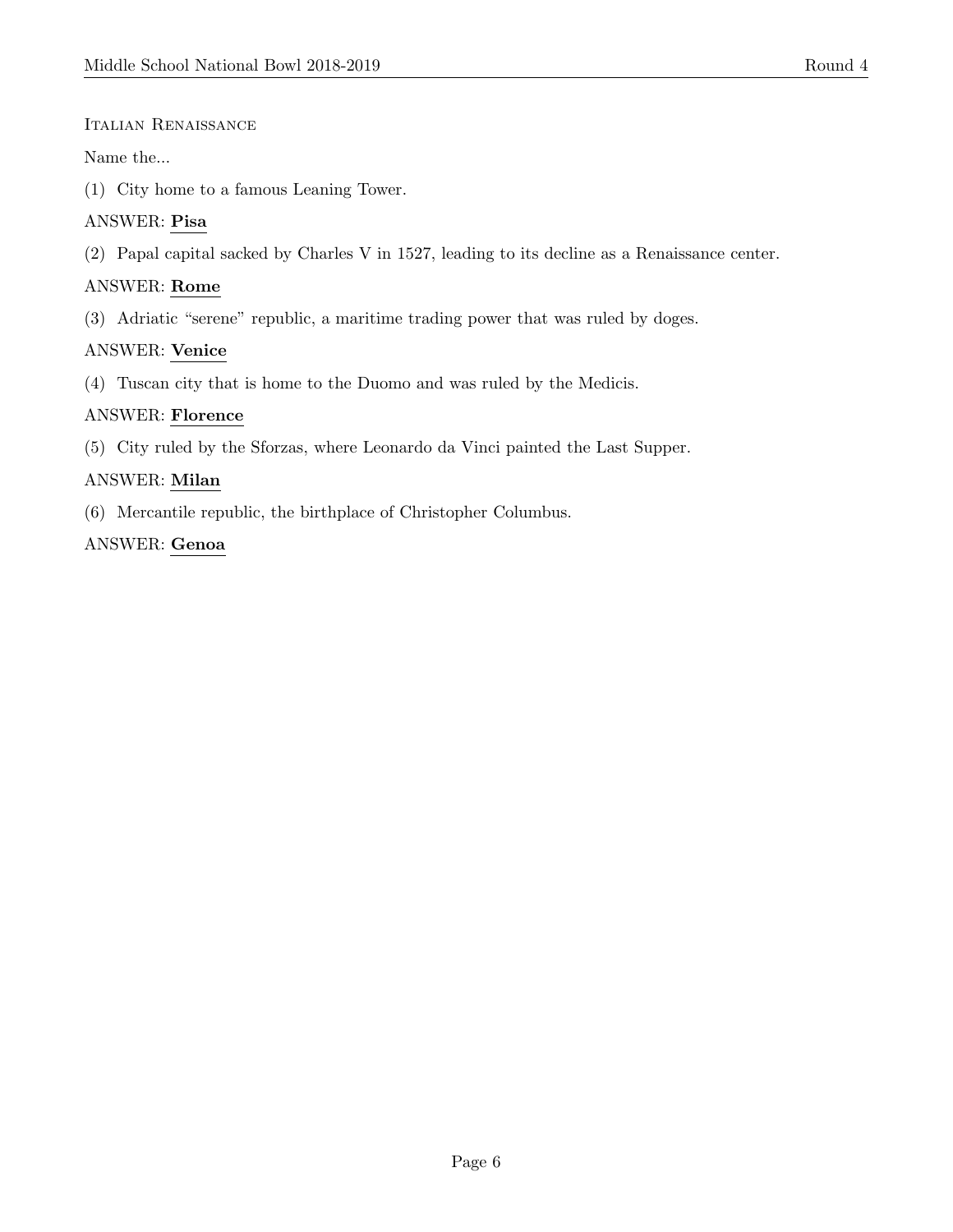#### Summer Olympics

#### Name the...

(1) Capital of Germany, which hosted the 1936 Summer Olympics.

#### ANSWER: Berlin

(2) Greek city where the Summer Olympics were first held by the IOC in 1896.

#### ANSWER: Athens

(3) US city where Centennial Olympic Park was bombed during the 1996 Summer Games.

#### ANSWER: Atlanta

(4) Non-violent action taken by 16 Soviet-aligned countries at the 1984 Summer Games.

#### ANSWER: boycotting the Olympics

(5) Home country of 11 athletes who were kidnapped and killed at the 1972 Munich games.

#### ANSWER: Israel (or Medinat Yisrael, or Dawlat Isra'il)

(6) City where the Tlatelolco Massacre occurred in 1968 and where Tommie Smith and John Carlos performed a Black Power salute on the podium.

#### ANSWER: Mexico City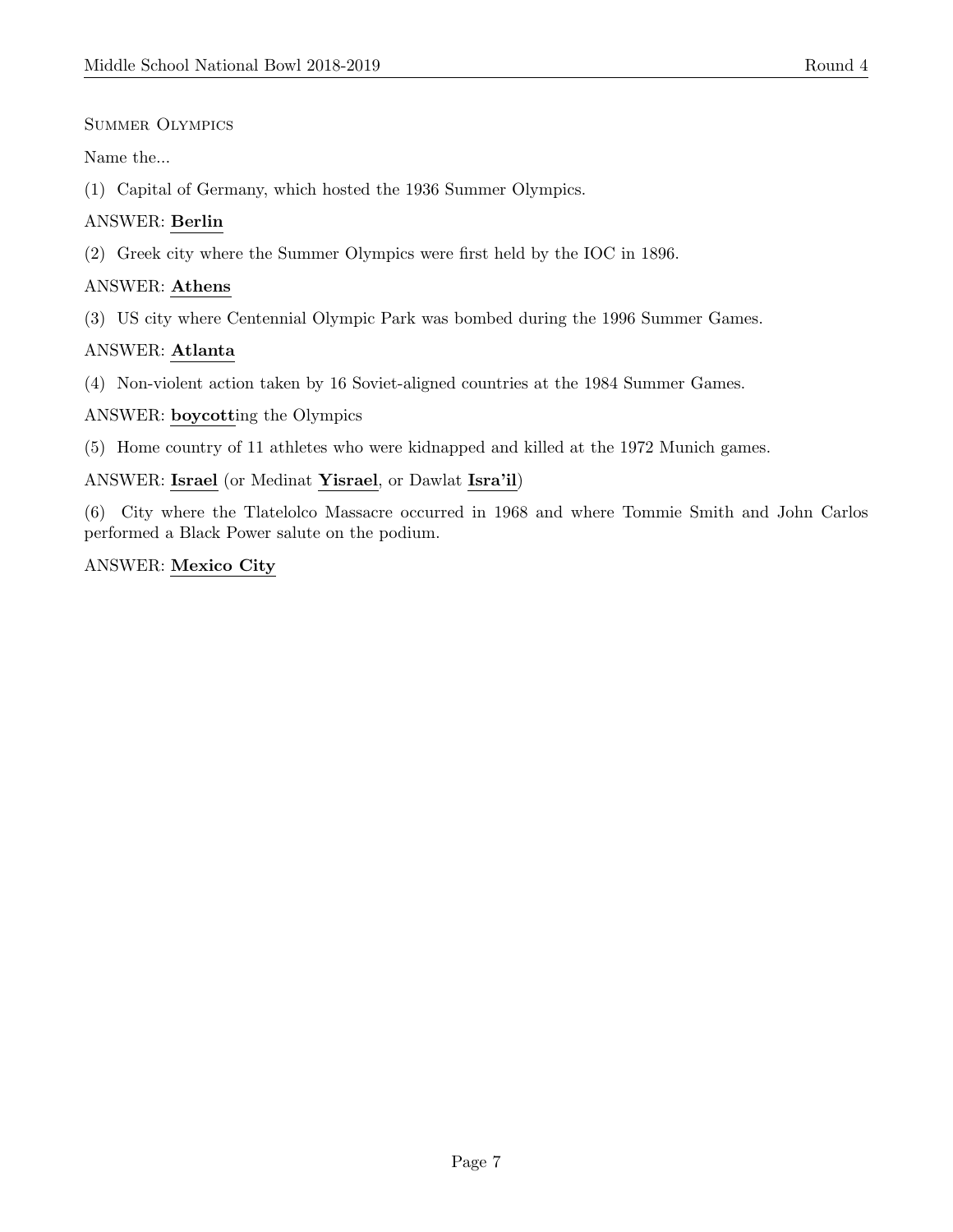## Fourth Quarter

(1) In one of these locations, the question "Where is God now?" is answered with "He is hanging here on this gallows." In that work, the narrator's father Shlomo dies en route to one of these locations. Art  $(+)$  Spiegelman's parents' experiences in one of these places inspired his graphic novel Maus. The author of The  $(*)$  Diary of a Young Girl died in, for ten points, what type of location, also the setting of We Were in Auschwitz?

ANSWER: Nazi concentration camps (or death camps or extermination camps; accept specific camps like Auschwitz or Buchenwald)

(2) This composer created a piano concerto for his student and patron, Archduke Rudolf, which was nicknamed *Emperor*. This man wrote a C-minor  $(+)$  funeral march and revoked a dedication to Napoleon Bonaparte for his third symphony, (\*) Eroica. A "fate knocking at the door" theme features in the fifth symphony by, for ten points, what German composer who set Friedrich Schiller's poem "Ode to Joy" in his ninth and final symphony?

#### ANSWER: Ludwig van Beethoven

(3) This empire's final ruler, Bahadur Shah, was exiled to Burma by the British. This empire was the home of a syncretic religion that combined Hinduism and Islam and was known as Din-e-ilahi. The defeat of  $(+)$  Ibrahim Lodi allowed this empire to be founded after the Battle of Panipat. The most famous monument produced by this empire was a  $(*)$ white mausoleum for empress Mumtaz. Babur founded, for ten points, what Indian empire that built the Taj Mahal?

#### ANSWER: Mughal Empire

(4) This treaty was the target of the bull Zelo Domus Dei, in which Pope Innocent X described it as "empty of effect and meaning for all time." Like the Treaty of Augsburg, this treaty reaffirmed the principle of  $(+)$  cuius regio, eius religio. Spain formally recognized the independence of the (\*) Netherlands in this treaty, which ended the Eighty Years War. For ten points, name this peace treaty that was signed in 1648 and brought an end to the Thirty Years' War.

ANSWER: (Treaty or) Peace of Westphalia

 $(5)$  The Supreme Court ruled that this amendment applied to prior restraint in New York Times v. United States. This amendment was cited in Texas v. Johnson, a ruling that found it protected flag (+) desecration. Oliver Wendell Holmes ruled that this amendment was subject to the "clear and present danger" test, as exemplified by  $(*)$  shouting fire in a crowded theater. For ten points, name this amendment that guarantees freedom of speech.

ANSWER: 1st Amendment to the US Constitution